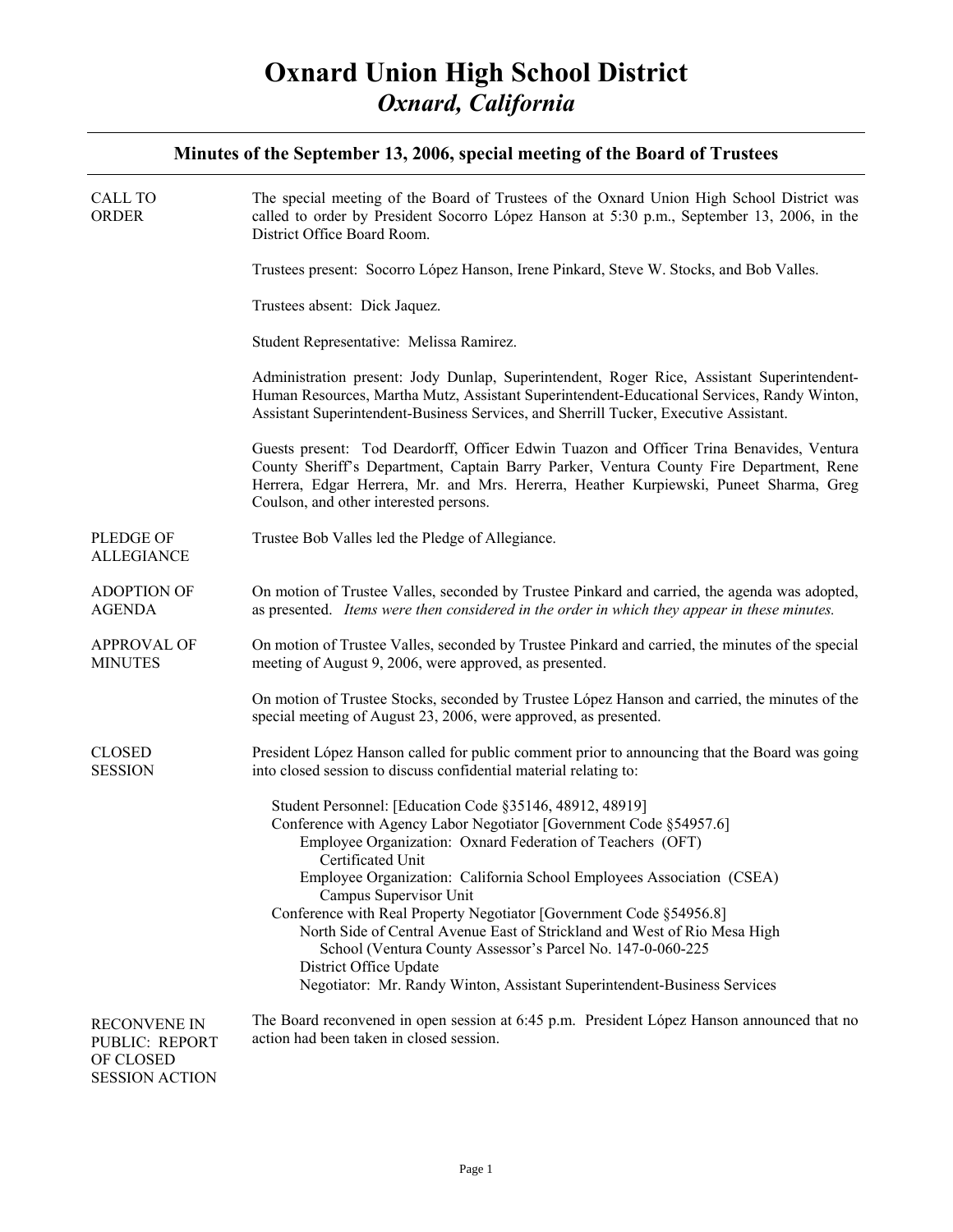| <b>PUBLIC HEARING:</b><br>Sufficiency of<br><b>Instructional Materials</b><br>in Accordance with<br><b>Education Code</b><br>§60119 | This being the time and date noticed, President López Hanson announced the public hearing on<br>the sufficiency of instructional materials, in accordance with Education Code §60119, open.<br>Trustee Stocks asked how much money the district has spent in meeting this requirement. Ms.<br>Martha Mutz, Assistant Superintendent-Educational Services, reported that over one million<br>dollars has been spent on textbooks and instructional materials. Hearing no further comments,<br>the hearing was closed.                                                                                                                                                                                                                                                                                                                                                                                                                                                                                                                                                                                                                                                             |
|-------------------------------------------------------------------------------------------------------------------------------------|----------------------------------------------------------------------------------------------------------------------------------------------------------------------------------------------------------------------------------------------------------------------------------------------------------------------------------------------------------------------------------------------------------------------------------------------------------------------------------------------------------------------------------------------------------------------------------------------------------------------------------------------------------------------------------------------------------------------------------------------------------------------------------------------------------------------------------------------------------------------------------------------------------------------------------------------------------------------------------------------------------------------------------------------------------------------------------------------------------------------------------------------------------------------------------|
| <b>AUDIENCE TO</b><br><b>ADDRESS BOARD</b><br>OF TRUSTEES                                                                           | There were no audience communications or reports.                                                                                                                                                                                                                                                                                                                                                                                                                                                                                                                                                                                                                                                                                                                                                                                                                                                                                                                                                                                                                                                                                                                                |
| <b>BOARD</b><br><b>RECOGNITION:</b><br>Rene and Edgar<br>Herrera, Community<br>Heroes                                               | Ms. Martha Mutz, Assistant Superintendent-Educational Services, introduced brothers Rene and<br>Edgar Herrera, and asked them to describe what happened on the day they saved the lives of two<br>people following an airplane crash in Somis. On behalf of Trustees, President López Hanson<br>presented the boys with certificates for outstanding and heroic action, and recognized their<br>parents. Rio Mesa High School Assistant Principal Greg Coulson said the school is extremely<br>proud of these two students, and thanked the Board for recognizing them. Present also were<br>Officers Edwin Tuazon and Trina Benavides, Ventura County Sheriff's Department, and Captain<br>Barry Parker, Ventura County Fire Department. Captain Parker stated that what happened that<br>day was very traumatic and serious. Other people died in the airplane crash, but Rene and Edgar<br>were able to save two people and, later, the family's dog. The entire community is extremely<br>proud of these two boys, who have grown to men in their heroic actions. Captain Parker<br>presented Rene and Edgar with a Citizen's Award from the Ventura County Fire Department. |
| <b>UNAUDITED</b><br>ACTUALS 2005-06                                                                                                 | Ms. Heather Kurpiewski, Chief Accountant, provided a PowerPoint presentation on the 2005-06<br>Unaudited Actuals. She reviewed the unrestricted general fund revenues, expenditures and<br>deficit. Trustees discussed the 3% reserve, the unobligated reserve, salaries, and the increasing<br>costs of Special Education. President López Hanson thanked Ms. Kurpiewski and her staff, and<br>expressed her appreciation for the hard work they do in presenting this information to the Board.<br>Trustee Pinkard commended the Nutritional Food Services Department and Cafeteria Managers<br>for continuing to do an excellent job operating in a surplus.                                                                                                                                                                                                                                                                                                                                                                                                                                                                                                                  |
| <b>RECEIPT OF</b><br><b>INITIAL</b><br><b>CONTRACT</b><br>PROPOSAL, CSEA                                                            | Mr. Roger Rice, Assistant Superintendent-Human Resources, reported that the district is in<br>receipt of the initial contract proposal from the California School Employees Association -<br>Campus Supervisors Unit. This document is available for public display in the Superintendent's<br>office.                                                                                                                                                                                                                                                                                                                                                                                                                                                                                                                                                                                                                                                                                                                                                                                                                                                                           |
| <b>RECEIPT OF</b><br><b>INITIAL</b><br><b>CONTRACT</b><br>PROPOSAL, OFT-<br><b>CERTIFICATED</b><br><b>UNIT</b>                      | Mr. Roger Rice, Assistant Superintendent-Human Resources, reported that the district is in<br>receipt of the initial contract proposal from the Oxnard Federation of Teachers – Certificated<br>Unit. This document is available for public display in the Superintendent's office.                                                                                                                                                                                                                                                                                                                                                                                                                                                                                                                                                                                                                                                                                                                                                                                                                                                                                              |
| PROPOSED JOB<br>DESCRIPTION:<br><b>WEBMASTER</b>                                                                                    | Mr. Puneet Sharma, Director of Information Technology, reported to Trustees that the job<br>description, <i>Webmaster</i> , is proposed to make the district's website more accessible, in addition to<br>adding links to higher education. The Webmaster will develop better websites at each of the<br>district's schools, and will also be engaged in making brochures and CD ROMS for community<br>interaction. Email communication will be upgraded, particularly between schools, staff, and<br>parents. Mr. Sharma explained the position we now have, and the system he hopes to have with<br>one person in charge. This proposal will move forward for action.                                                                                                                                                                                                                                                                                                                                                                                                                                                                                                          |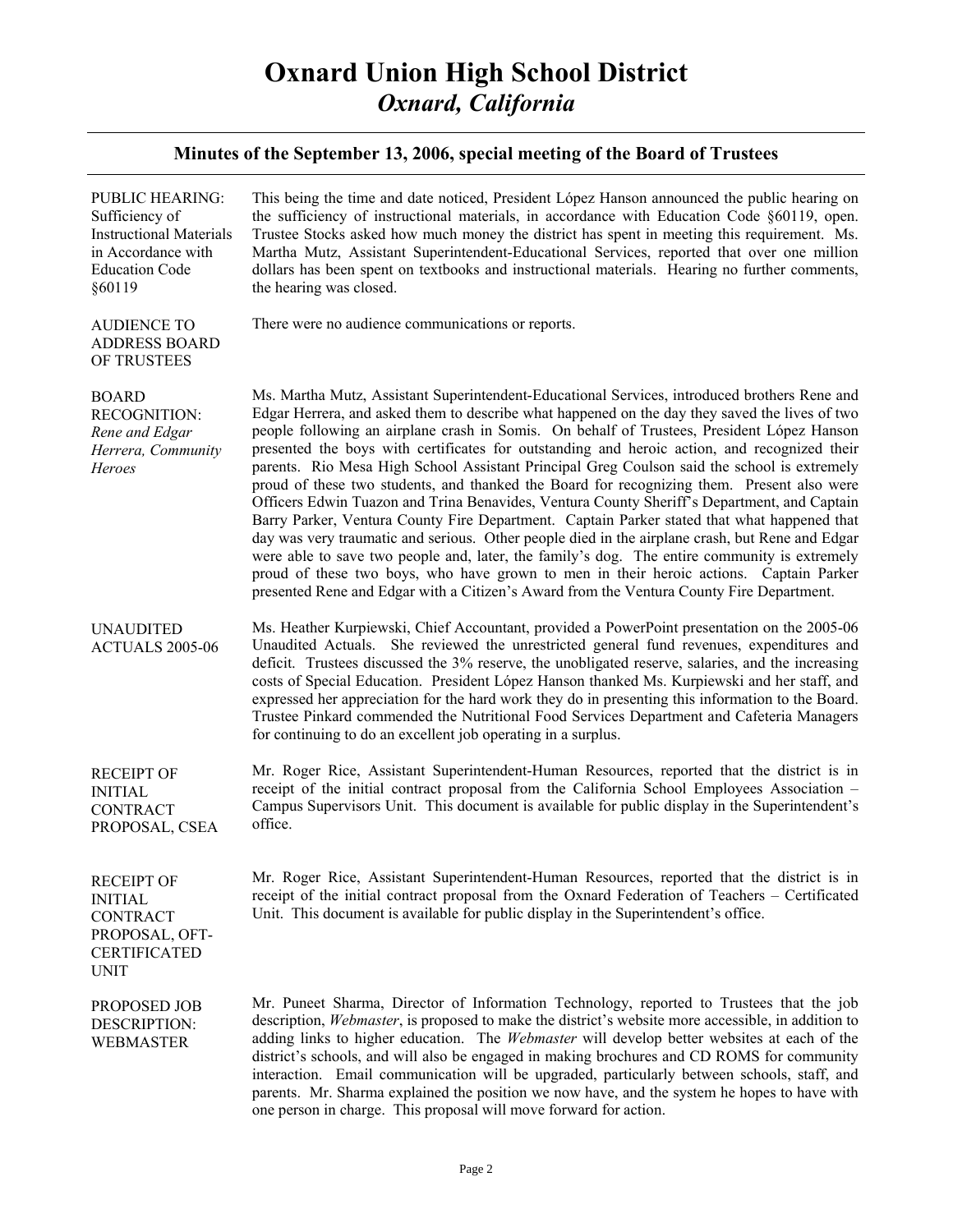| <b>GENERAL</b><br><b>DISTRICT UPDATE</b>                                      | Superintendent Dunlap extended congratulations to district employee Maureen Ferro, Senior<br>Accounts Clerk, as the district's Classified Employee of the Year. Kudos to Hueneme High<br>School senior Tristan Alumbaugh for being honored as the ABC Cool Kid. Tristan will receive a<br>\$1,000 scholarship. Congratulations also to former Oxnard High School graduate Jacqueline<br>Fontaine, currently Miss California, and competing now for the Miss America pageant.<br>Superintendent Dunlap reported that fall sports have begun at all schools. Thursday evening,<br>September 14, Hueneme High School will host the first Back-to-School Night beginning at 6:00<br>p.m. On Wednesday, September 20, Mr. Steven Gama, Director of Risk Management and<br>Safety, and his staff will host the district's Open Enrollment and Health Fair at Pacifica High<br>School. Last Saturday, Dr. Dunlap attended a fundraising activity at Oxnard High School at the<br>invitation of Mr. Fundi Legohn and the Music Boosters. While there, she had an opportunity to<br>meet with David Kuaea, President of the Warrior Football Program, and watched some of the<br>youth football games. Lastly, testing will begin October 3-4th, with the administration of the<br>first CAHSEE to seniors, October 14 <sup>th</sup> , first Scholastic Aptitude Test, October 18, first PSAT<br>administration, and October 18, first ACT college test. |
|-------------------------------------------------------------------------------|-------------------------------------------------------------------------------------------------------------------------------------------------------------------------------------------------------------------------------------------------------------------------------------------------------------------------------------------------------------------------------------------------------------------------------------------------------------------------------------------------------------------------------------------------------------------------------------------------------------------------------------------------------------------------------------------------------------------------------------------------------------------------------------------------------------------------------------------------------------------------------------------------------------------------------------------------------------------------------------------------------------------------------------------------------------------------------------------------------------------------------------------------------------------------------------------------------------------------------------------------------------------------------------------------------------------------------------------------------------------------------------------------------------------------------------------------|
| <b>STUDENT</b><br><b>REPRESENTATIVE</b><br>TO THE BOARD OF<br><b>TRUSTEES</b> | Miss Melissa Ramirez, Student Representative to the Board of Trustees, reported that it has been<br>a very busy three weeks. Schools are busy with football, freshman elections and Homecoming<br>plans. The first Oxnard District Council meeting will be held September 18, and she will bring<br>that report to the next meeting.                                                                                                                                                                                                                                                                                                                                                                                                                                                                                                                                                                                                                                                                                                                                                                                                                                                                                                                                                                                                                                                                                                            |
| <b>CONSENT</b><br><b>CALENDAR</b>                                             | On motion of Trustee Pinkard, seconded by Trustee Valles and carried, the Consent Calendar<br>Items were approved, as listed:                                                                                                                                                                                                                                                                                                                                                                                                                                                                                                                                                                                                                                                                                                                                                                                                                                                                                                                                                                                                                                                                                                                                                                                                                                                                                                                   |
| Certificated<br>Personnel                                                     | Ratification of Employment of First Year Probationary Teachers<br>Elzbieta Dabrowska, Foreign Language teacher, effective 08/25/06<br>Valerie Ochoa, English teacher, effective 08/25/06<br>Robert Vannix, Industrial Arts teacher*                                                                                                                                                                                                                                                                                                                                                                                                                                                                                                                                                                                                                                                                                                                                                                                                                                                                                                                                                                                                                                                                                                                                                                                                             |
|                                                                               | <b>Employment of Temporary Teacher</b><br>Stewart Forrest, Temporary Science/English teacher, 80 percent assignment, effective<br>$09/13/06 - 01/25/07$                                                                                                                                                                                                                                                                                                                                                                                                                                                                                                                                                                                                                                                                                                                                                                                                                                                                                                                                                                                                                                                                                                                                                                                                                                                                                         |
|                                                                               | Declination of Employment<br>Deborah Funk, Special Education teacher                                                                                                                                                                                                                                                                                                                                                                                                                                                                                                                                                                                                                                                                                                                                                                                                                                                                                                                                                                                                                                                                                                                                                                                                                                                                                                                                                                            |
|                                                                               | Request to Rescind Part Time Service Leave, 2006-2007 School Year<br>LaDonna Ramos, Science teacher, from 100 to 80 percent                                                                                                                                                                                                                                                                                                                                                                                                                                                                                                                                                                                                                                                                                                                                                                                                                                                                                                                                                                                                                                                                                                                                                                                                                                                                                                                     |
|                                                                               | Retirement<br>Alice Piani-Smith, Consumer and Family Science, effective 06/15/07                                                                                                                                                                                                                                                                                                                                                                                                                                                                                                                                                                                                                                                                                                                                                                                                                                                                                                                                                                                                                                                                                                                                                                                                                                                                                                                                                                |
|                                                                               | Resignation<br>Barbara Chavez-Rock, Mathematics teacher, effective 06/16/06<br>Kathy Phongpitag, Foreign Language teacher, effective 08/18/06                                                                                                                                                                                                                                                                                                                                                                                                                                                                                                                                                                                                                                                                                                                                                                                                                                                                                                                                                                                                                                                                                                                                                                                                                                                                                                   |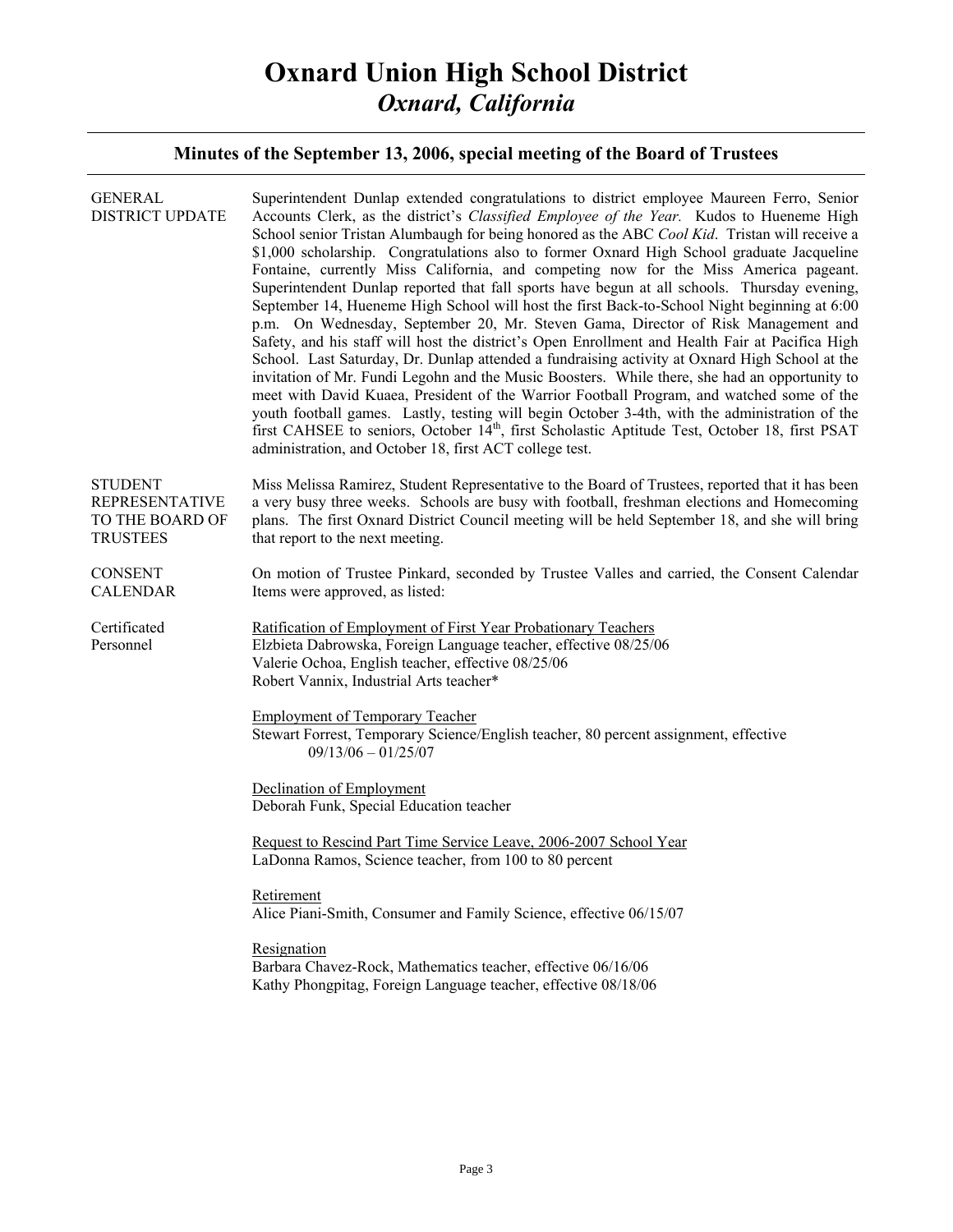#### **Minutes of the September 13, 2006, special meeting of the Board of Trustees**  Classified Personnel Purchase Orders Employment Felna Cervantes, Clerical Assistant I, effective 09/21/06\* Monica Chhun, Nutrition Services Assistant I, effective 09/13/06 Upu Leaupepe, Health Office Clerk, effective 09/18/06\* Rosetta Meade, Paraeducator II, effective 09/14/06\* Brandy Tepezano, Paraeducator II, effective 09/14/06 April Terans, EDP Operator – Records, effective 09/18/06\* Ratification of Employment Ann Burkhardt, School Secretary, effective 09/01/06 Maria Contreras, Paraeducator II, effective 09/15/06 Teresa Licup, Nutrition Services Assistant I, effective 08/31/06 Don Mays, Campus Supervisor, effective 09/05/06 Ma. Corazon Mirandea, Nutrition Services Assistant I, effective 08/25/06 Veronica Montelongo, Nutrition Srvices Assistant I, effective 09/05/06 Jeanet Ramirez, Nutrition Services Assistant I, effective 09/06/06 Ronnie Reyes, Nutrition Services Assistant I, effective 08/29/06 Carol Shockley, Clerical Assistant II, effective 09/01/06 Yaeko Uchida, Nutrition Services Assistant I, effective 08/30/06 *\*Contingent upon fingerprint clearance through the Department of Justice.* Reclassification Erika Huerta, from Driver to Bus Driver/Grounds Maintenance Worker, effective 09/01/06 Mitzi Morgan, from Campus Supervisor to Paraeducator I, effective 09/05/06 Resignation Teresa D'Amico, Senior Payroll Technician, effective 08/30/06 Concepcion Figueroa, Nutrition Services Assistant I, effective 08/25/06 Josephine Grefalda, Nutrition Services Assistant I, effective 08/29/06 Diana M. Guerra, Paraeducator I, effective 08/25/06 Susan Inglis, Nutrition Services Assistant I, effective 04/30/06 Joel Salazar, Campus Supervsior, effective 08/28/06 Lily Salinas, Paraeducator I, effective 12/30/06 Julia Ybarra, Health Office Clerk, effective 08/25/06 Probationary Release Resolution No. 06-40, effective 08/31/06 Declination of Employment Rosemary Workman, Paraeducator II Retirement Fujiye Endo, Nutrition Services Assistant II, effective 11/03/06 Socorro Zepeda, Paraeducator I, effective 08/30/06 That Purchase Orders totaling \$1,840,539.41, and Direct Pays totaling \$262,343.08 be approved, as presented.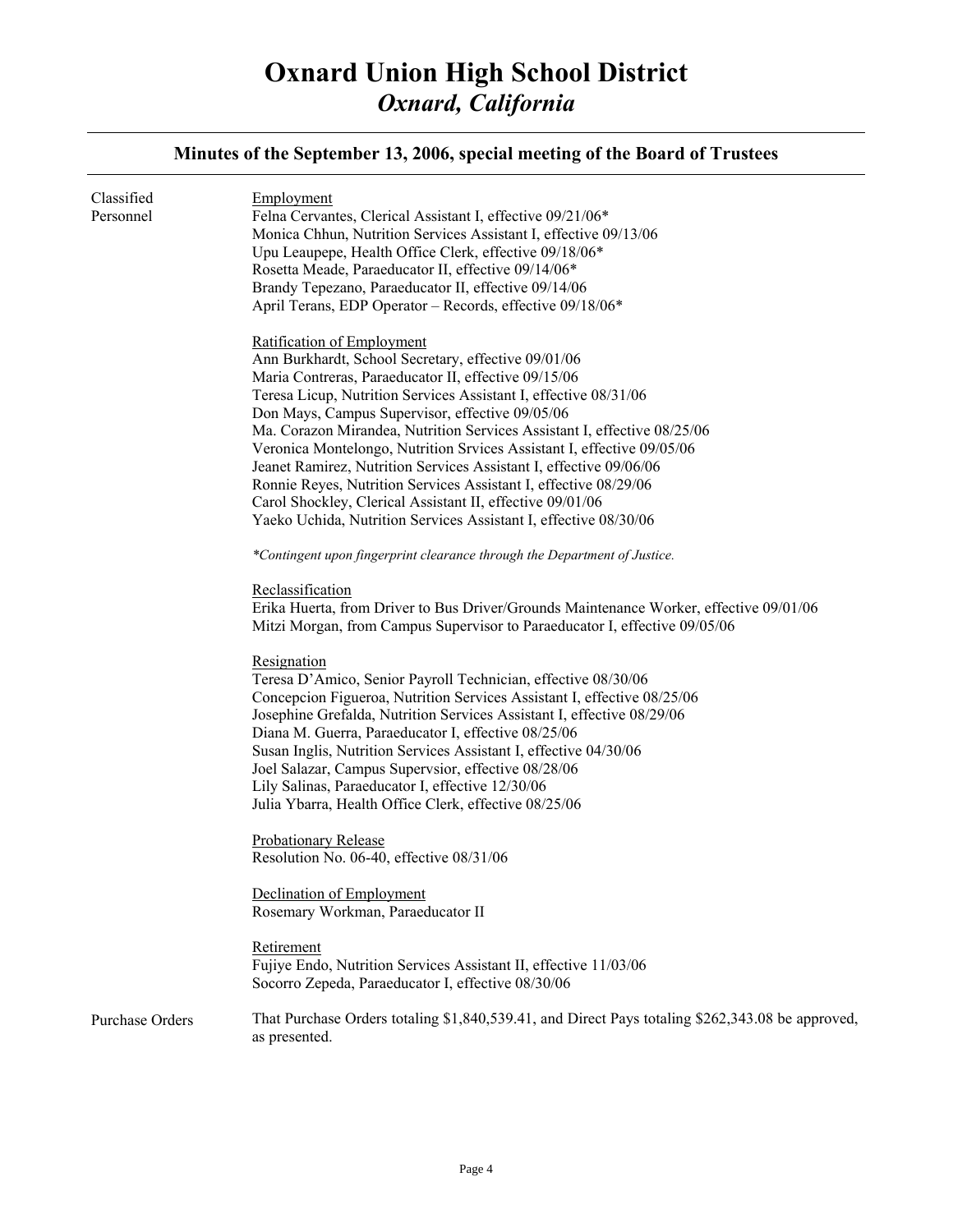| <b>Voluntary Consent</b><br>to Expulsion                                    | That Student No.107144 be expelled from the Oxnard Union High School District for the<br>remainder of the 2006-07 school year, and that the student attend Gateway Community School<br>for the period of expulsion. The student will be reviewed for readmission in accordance with<br>district policy upon the conclusion of the term of the expulsion, and is to comply with the<br>recommended Rehabilitation Plan and provide documentation that the plan has been completed. |
|-----------------------------------------------------------------------------|-----------------------------------------------------------------------------------------------------------------------------------------------------------------------------------------------------------------------------------------------------------------------------------------------------------------------------------------------------------------------------------------------------------------------------------------------------------------------------------|
| Approval of Non-                                                            | That the non-public school placement, as of September 11, 2006, for Student No. 127655, Case                                                                                                                                                                                                                                                                                                                                                                                      |
| public School                                                               | Number Six, 06/07, be approved according to the recommendation of the student's I.E.P. team                                                                                                                                                                                                                                                                                                                                                                                       |
| Placement                                                                   | and the Director of Special Education.                                                                                                                                                                                                                                                                                                                                                                                                                                            |
| Approval of Non-                                                            | That the non-public residential placement, as of August 21, 2006, for Student No. 122544, Case                                                                                                                                                                                                                                                                                                                                                                                    |
| public School                                                               | Number Seven, 06/07, be approved according to the recommendation of the student's I.E.P. team                                                                                                                                                                                                                                                                                                                                                                                     |
| Placement                                                                   | and the Director of Special Education.                                                                                                                                                                                                                                                                                                                                                                                                                                            |
| Approval of Non-                                                            | That the non-public school placement, as of August 28, 2006, for Student No. 127825, Case                                                                                                                                                                                                                                                                                                                                                                                         |
| public School                                                               | Number Eight, 06/07, according to the recommendation of the student's I.E.P. team and the                                                                                                                                                                                                                                                                                                                                                                                         |
| Placement                                                                   | Director of Special Education.                                                                                                                                                                                                                                                                                                                                                                                                                                                    |
| Approval of Non-                                                            | That the non-public school residential placement, as of July 10, 2006, for Case Number Nine,                                                                                                                                                                                                                                                                                                                                                                                      |
| public School                                                               | 06/07, Student No. 117011, be approved according to the recommendation of the student's I.E.P.                                                                                                                                                                                                                                                                                                                                                                                    |
| Placement                                                                   | team and the Director of Special Education.                                                                                                                                                                                                                                                                                                                                                                                                                                       |
| Approval of Non-                                                            | That the non-public school placement, as of August 21, 2006, for Student No. 127675, Case                                                                                                                                                                                                                                                                                                                                                                                         |
| public School                                                               | Number Ten, 06/07, be approved according to the recommendation of the student's I.E.P. team                                                                                                                                                                                                                                                                                                                                                                                       |
| Placement                                                                   | and the Director of Special Education.                                                                                                                                                                                                                                                                                                                                                                                                                                            |
| Approval of Non-                                                            | That the non-public school placement, as of August 21, 2006, for Student No. 127811, Case                                                                                                                                                                                                                                                                                                                                                                                         |
| public School                                                               | Number Eleven, 06/07, be approved according to the recommendation of the student's I.E.P.                                                                                                                                                                                                                                                                                                                                                                                         |
| Placement                                                                   | team and the Director of Special Education.                                                                                                                                                                                                                                                                                                                                                                                                                                       |
| Approval of Non-                                                            | That the non-public school placement, as of July 31, 2006, for Student No. 127975, Case                                                                                                                                                                                                                                                                                                                                                                                           |
| public School                                                               | Number Twelve, 06/07, be approved according to the recommendation of the student's I.E.P.                                                                                                                                                                                                                                                                                                                                                                                         |
| Placement                                                                   | team and the Director of Special Education.                                                                                                                                                                                                                                                                                                                                                                                                                                       |
| Approval of Non-                                                            | That the non-public school placement, as of August 28, 2006, for Student No. 1277060, Case                                                                                                                                                                                                                                                                                                                                                                                        |
| public School                                                               | Number Thirteen, 06/07, be approved according to the recommendation of the student's I.E.P.                                                                                                                                                                                                                                                                                                                                                                                       |
| Placement                                                                   | team and the Director of Special Education.                                                                                                                                                                                                                                                                                                                                                                                                                                       |
| Approval of Non-                                                            | That the non-public school placement, as of July 3, 2006, for Student No. 127657, Case Number                                                                                                                                                                                                                                                                                                                                                                                     |
| public School                                                               | Fourteen, 06/07, be approved according to the recommendation of the student's I.E.P. team and                                                                                                                                                                                                                                                                                                                                                                                     |
| Placement                                                                   | the Director of Special Education.                                                                                                                                                                                                                                                                                                                                                                                                                                                |
| Summer School<br>Graduates, 2006                                            | That the 2006 Summer School Graduates be approved, as presented.                                                                                                                                                                                                                                                                                                                                                                                                                  |
| Revision to Job<br>Description, Systems<br>Analyst                          | That the proposed revision to classified job description, Systems Analyst, be approved, as<br>presented.                                                                                                                                                                                                                                                                                                                                                                          |
| Adoption of<br>Resolution No. 06-36,<br><b>Board Member</b><br>Compensation | That Resolution No. 06-36: <i>Board Member Compensation</i> , for the illness absence of Trustee<br>Bob Valles, August 23, 2006, be adopted, as presented.                                                                                                                                                                                                                                                                                                                        |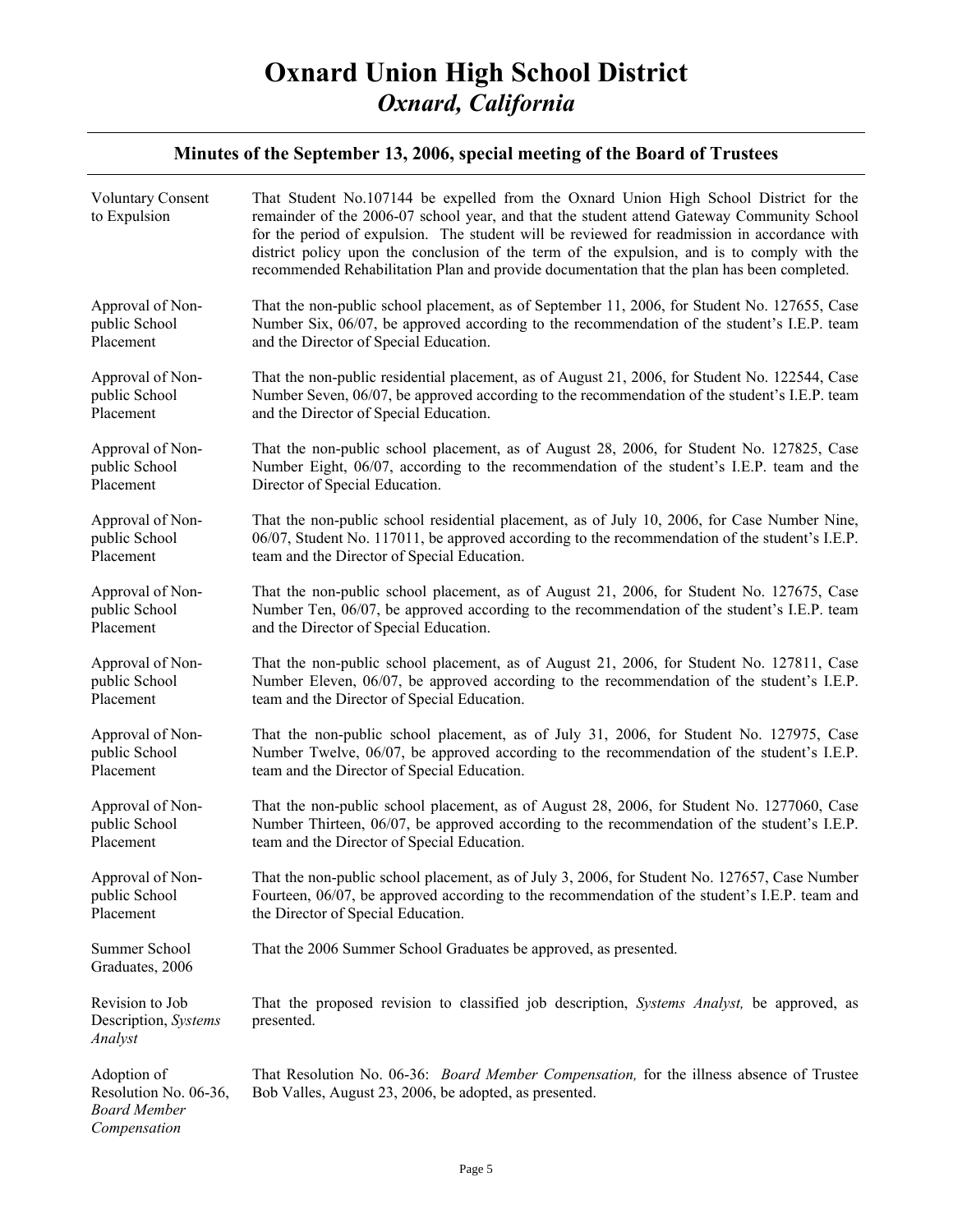| Approval of Notice of<br>Completions                          | That the Notice of Completions be approved, as listed:                                                                                                                                                                                                   |
|---------------------------------------------------------------|----------------------------------------------------------------------------------------------------------------------------------------------------------------------------------------------------------------------------------------------------------|
|                                                               | $\triangleright$ Burns & Thomas Landscape, Inc. for Hillside Landscape Work at Adolfo Camarillo High<br>School                                                                                                                                           |
|                                                               | ► RSC Construction, Inc. for the Resurfacing of the Parking Lots at Adolfo Camarillo High<br>School                                                                                                                                                      |
|                                                               | $\triangleright$ Pro West Landscaping, Inc. for Landscaping and Renovation of Football Fields Districtwide<br>> Fence Factory for the Fencing Project at Channel Islands High School                                                                     |
|                                                               | ► Landmark Grading & Paving Inc. dba Quality Paving for Asphalt Work at Rio Mesa High<br>School                                                                                                                                                          |
|                                                               | > Channel Islands Roofing, Inc. for the Roofing Project at Rio Mesa High School<br>$\triangleright$ Johnson Flooring, Inc. for the Gym Floor Resurfacing at Adolfo Camarillo, Channel Islands,<br>Hueneme, Oxnard, Pacifica, and Rio Mesa High Schools   |
|                                                               | $\triangleright$ R. Chartrand Construction for the Asphalt Work at Frontier High School<br>> Tommy's Landscape, Inc. for Quad Renovation at Adolfo Camarillo High School                                                                                 |
|                                                               | > Hughes General Engineering for the Quad Remodel at Channel Islands High School<br>> Century Contractors Corp. for the Quad Remodel at Hueneme High School<br>> R. Chartrand Construction for the Sidewalk Construction at Rio Mesa High School         |
| Approval of 50-50<br>Match Funding, Rio<br>Mesa High School   | That the district enter into a 50-50 match funding agreement with Rio Mesa High School for the<br>replacement of the school's outdated and problematic gymnasium and football stadium public<br>address systems, as presented.                           |
| Increase in Contract<br>Award to Century<br>Contractors Corp. | That the contract award amount to Century Contractors Corporation, 1694 Eastman Avenue,<br>Ventura, CA 93003, be increased by \$124,000.00 to meet the contract price for the Quad<br>Remodel Project at Hueneme High School.                            |
| Adoption of<br>Resolution No. 06-37,<br>"Gann" Limit          | That the recalculation of actuals 2005-2006 of the computation of appropriations limit and<br>appropriations subject to the Gann limit be approved, Resolution No. 06-37, and that staff submit<br>this to the California State Department of Education. |
| Donations                                                     | That the Donations Report for the reporting period August 24, 2006, through September 13,<br>2006, be approved, as presented.                                                                                                                            |
| Disposal of Surplus<br>Property                               | That the items listed be declared surplus and that staff be authorized to dispose of all items<br>through sale or other means in the most expeditious manner.                                                                                            |
| Approval of ACHS<br>Trip Request,<br><b>Basketball Team</b>   | That the Adolfo Camarillo High School Trip Request for 16 students and 4 chaperones to attend<br>Basketball Tournament in Las Vegas, Nevada, December 26-30, 2006, be approved, as<br>presented.                                                         |
| Approval of ACHS<br>Trip Request,<br><b>Wrestling Team</b>    | That the Adolfo Camarillo High School Trip Request for 14 students and 3 chaperones to attend<br>the Southwest Regional Wrestling Tournament in Las Vegas, Nevada, December 15-17, 2006,<br>be approved, as presented.                                   |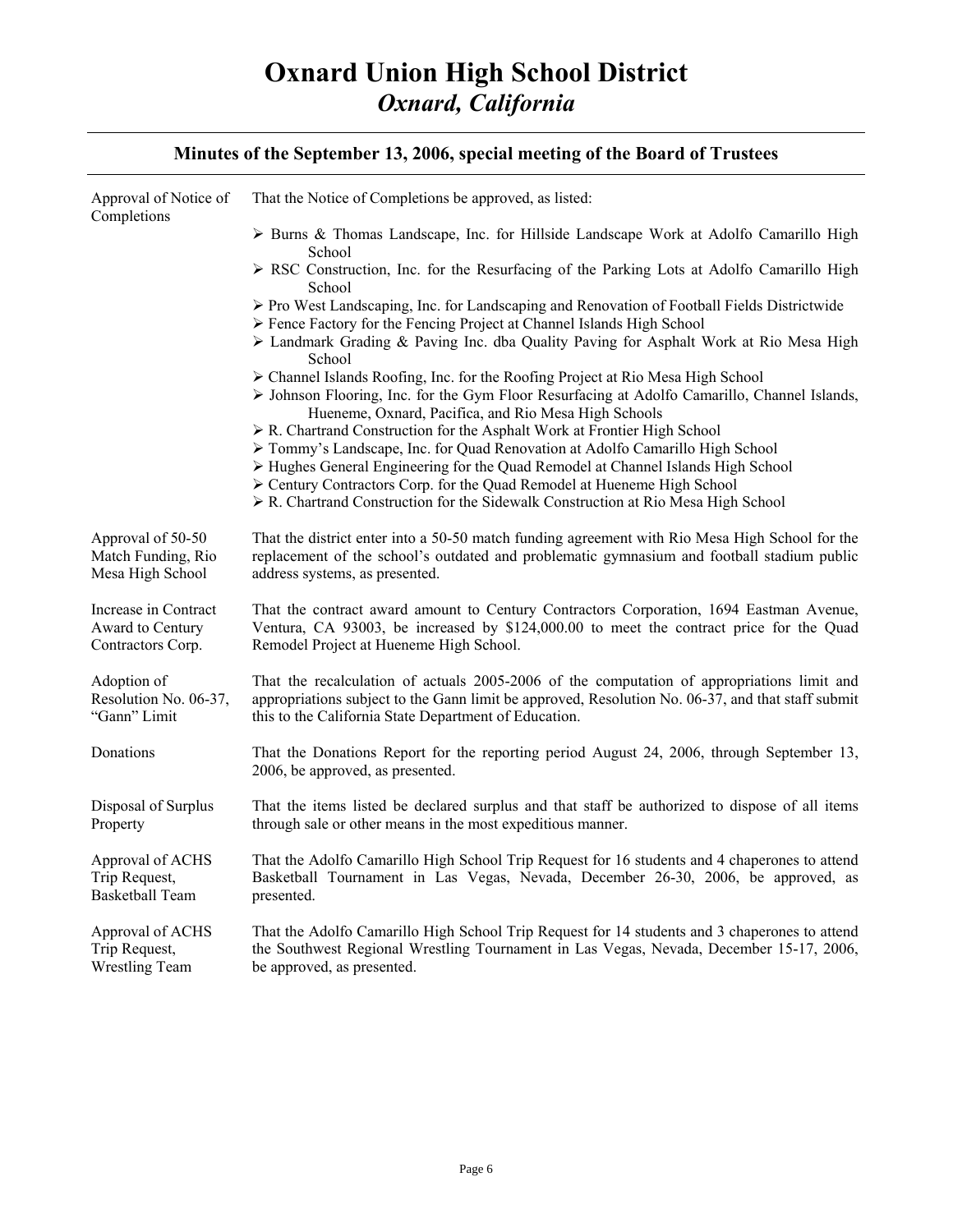| <b>ADOPTION OF</b><br><b>BOARD/DISTRICT</b><br><b>EDUCATIONAL</b><br>PRIORITIES 2006-07                                    | Trustee Pinkard said she was glad to see the priority to develop and implement programs and<br>strategies that promote effective parent, business, community, and college participation in<br>schools including parents as partners in the educational process.                                                                                                                                                                                                                                                                                                                                                                                                                                                                                                                                                                                                                                                                                                                                                                                                                                                                                                                                                                                                                                                              |
|----------------------------------------------------------------------------------------------------------------------------|------------------------------------------------------------------------------------------------------------------------------------------------------------------------------------------------------------------------------------------------------------------------------------------------------------------------------------------------------------------------------------------------------------------------------------------------------------------------------------------------------------------------------------------------------------------------------------------------------------------------------------------------------------------------------------------------------------------------------------------------------------------------------------------------------------------------------------------------------------------------------------------------------------------------------------------------------------------------------------------------------------------------------------------------------------------------------------------------------------------------------------------------------------------------------------------------------------------------------------------------------------------------------------------------------------------------------|
|                                                                                                                            | President López Hanson referred to Priority No. 15 to look at school design options to house the<br>student population of the district. She stated that a Board member from another school district<br>reported that the OUHSD had decided not to continue to build two new schools. She stated that<br>the Board has delayed construction in Camarillo because of the unification efforts that have been<br>stalled to date. If not for the unification efforts, the OUHSD would have been opening the doors<br>to a new school in Camarillo. Mr. Randy Winton pointed out that the district has purchased the<br>land for a new school in Camarillo and that construction would be going on right now for a new<br>school that could have opened in 2008-09. He reported also that the district has not begun a new<br>school in the Oxnard area because the district is in the process of identifying a site. Trustee<br>Valles reported that he, too, had received a telephone call from one of the Pleasant Valley School<br>District Board members asking about the future of a new high school in Camarillo. All Board<br>members agreed that action has never been taken against building a new school in Camarillo.<br>On motion of Pinkard, seconded by Trustee Valles and carried, the Board/District Educational |
|                                                                                                                            | Priorities, 2006-07, were adopted, as presented.                                                                                                                                                                                                                                                                                                                                                                                                                                                                                                                                                                                                                                                                                                                                                                                                                                                                                                                                                                                                                                                                                                                                                                                                                                                                             |
| <b>ADOPTION OF</b><br><b>RESOLUTION</b><br>No. 06-38,<br><b>SUFFICIENCY OF</b><br><b>INSTRUCTIONAL</b><br><b>MATERIALS</b> | On motion of Trustee Valles, seconded by Trustee Stocks and carried, Resolution No. 06-38<br>regarding the Sufficiency of Instructional Materials in Accordance with Education Code §60119<br>was adopted, as presented.                                                                                                                                                                                                                                                                                                                                                                                                                                                                                                                                                                                                                                                                                                                                                                                                                                                                                                                                                                                                                                                                                                     |
| <b>ADOPTION OF</b><br><b>RESOLUTION</b><br>No. 06-39,<br><b>CONSTITUTION</b><br><b>DAY</b>                                 | On motion of Trustee Pinkard, seconded by Trustee Stocks and carried, Resolution No. 06-39<br>recognizing September 17, 2006, as Constitution Day was adopted, as presented.                                                                                                                                                                                                                                                                                                                                                                                                                                                                                                                                                                                                                                                                                                                                                                                                                                                                                                                                                                                                                                                                                                                                                 |
| <b>APPROVAL OF</b><br><b>UNAUDITED</b><br><b>ACTUALS, 2005-06</b>                                                          | On motion of Trustee Valles, seconded by Trustee Stocks and carried, the 2005-2006 Unaudited<br>Actual Financial Report was approved, as presented, and the Superintendent or designee<br>authorized to sign the 2005-2006 District Certification of Unaudited Financial Report.                                                                                                                                                                                                                                                                                                                                                                                                                                                                                                                                                                                                                                                                                                                                                                                                                                                                                                                                                                                                                                             |
| <b>RATIFICATION</b><br>OF CHANGE                                                                                           | On motion of Trustee Valles, seconded by Trustee Stocks and carried, the following Change<br>Orders were ratified, as presented:                                                                                                                                                                                                                                                                                                                                                                                                                                                                                                                                                                                                                                                                                                                                                                                                                                                                                                                                                                                                                                                                                                                                                                                             |
| <b>ORDERS</b>                                                                                                              | $\triangleright$ No. 1 to Burns & Thomas Landscaping, Inc. for Hillside Landscape Work at Adolfo                                                                                                                                                                                                                                                                                                                                                                                                                                                                                                                                                                                                                                                                                                                                                                                                                                                                                                                                                                                                                                                                                                                                                                                                                             |
|                                                                                                                            | Camarillo High School<br>> No. 1 to Channel Islands Roofing, Inc. for Installation of Tremco Roofing System at                                                                                                                                                                                                                                                                                                                                                                                                                                                                                                                                                                                                                                                                                                                                                                                                                                                                                                                                                                                                                                                                                                                                                                                                               |
|                                                                                                                            | Adolfo Camarillo High School<br>$\triangleright$ No. 1 to SBS Corporation for Additional Construction at Adolfo Camarillo High School<br>$\triangleright$ No. 2 to Burns & Thomas Landscaping, Inc. for Hillside Landscape Work at Adolfo<br>Camarillo High School                                                                                                                                                                                                                                                                                                                                                                                                                                                                                                                                                                                                                                                                                                                                                                                                                                                                                                                                                                                                                                                           |
|                                                                                                                            | $\triangleright$ No. 2 to Channel Islands Roofing, Inc. for Installation of Tremco Roofing System at Rio                                                                                                                                                                                                                                                                                                                                                                                                                                                                                                                                                                                                                                                                                                                                                                                                                                                                                                                                                                                                                                                                                                                                                                                                                     |
|                                                                                                                            | Mesa High School<br>$\triangleright$ No. 4 to RSC Construction, Inc. for Replacement & Resurfacing of Parking Lots at                                                                                                                                                                                                                                                                                                                                                                                                                                                                                                                                                                                                                                                                                                                                                                                                                                                                                                                                                                                                                                                                                                                                                                                                        |
|                                                                                                                            | Adolfo Camarillo High School<br>> No. 9 to L.A. Builders for Settlement Agreement, Rio Mesa High School                                                                                                                                                                                                                                                                                                                                                                                                                                                                                                                                                                                                                                                                                                                                                                                                                                                                                                                                                                                                                                                                                                                                                                                                                      |
|                                                                                                                            |                                                                                                                                                                                                                                                                                                                                                                                                                                                                                                                                                                                                                                                                                                                                                                                                                                                                                                                                                                                                                                                                                                                                                                                                                                                                                                                              |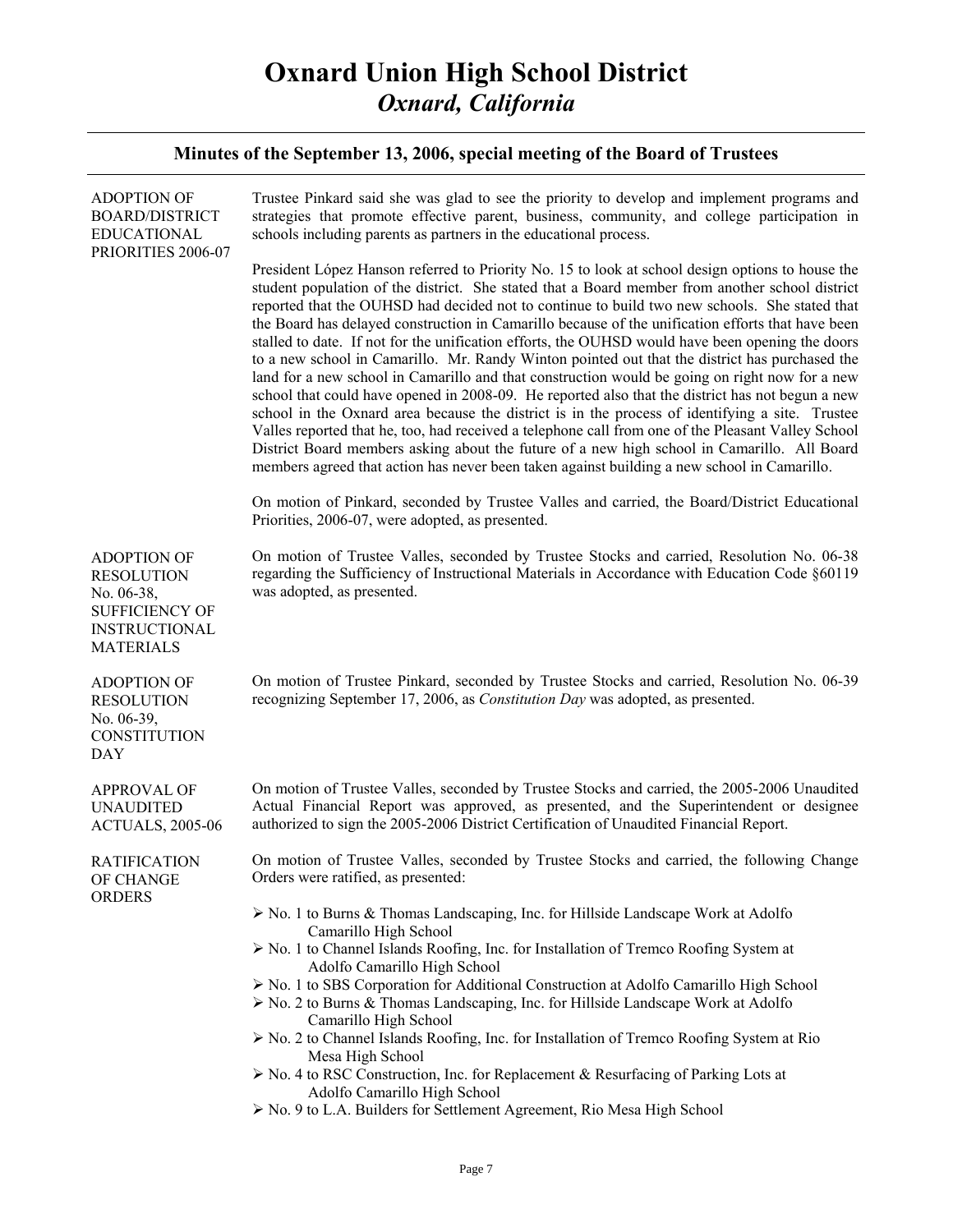#### **Minutes of the September 13, 2006, special meeting of the Board of Trustees**

| <b>BOARD MEMBERS'</b><br><b>REPORTS AND</b><br>COMMUNICATION | Trustee Pinkard asked about the transfer of health benefits for district employees to Kaiser<br>Permanente Insurance. Mr. Roger Rice, Assistant Superintendent-Human Resources, explained<br>the buyout of the Buenaventura Medical Group by Kaiser Permanente. The district is currently<br>in the process of getting information out to those employees who will be affected by the buyout<br>to assist in making an informed decision between Kaiser Permanente and Blue Cross Insurance<br>carriers. Any change in health carriers must be made by October 1, 2006.                                                                                                                                                                                                                                                                                                                                                                                                                                                                                                                                                                                                                        |
|--------------------------------------------------------------|------------------------------------------------------------------------------------------------------------------------------------------------------------------------------------------------------------------------------------------------------------------------------------------------------------------------------------------------------------------------------------------------------------------------------------------------------------------------------------------------------------------------------------------------------------------------------------------------------------------------------------------------------------------------------------------------------------------------------------------------------------------------------------------------------------------------------------------------------------------------------------------------------------------------------------------------------------------------------------------------------------------------------------------------------------------------------------------------------------------------------------------------------------------------------------------------|
|                                                              | Trustee Pinkard opined that athletics does a lot for building connectivity on campuses. She<br>expressed her concern with the number of students who go out for athletics at some schools and<br>not at others. She suggested that the athletic programs need to be reviewed in the athletic<br>departments and, if the district needs to give some schools help, then it needs to be done. She<br>stated she would hate to see some students not able to participate in athletics due to a poor<br>following of some athletic programs. Superintendent Dunlap said this topic came up with<br>Athletic Directors, and she has already had preliminary conversations with Principals. Some<br>schools have large football programs, some have large basketball programs, and others have<br>large volleyball programs. Superintendent Dunlap will look at increasing student participation in<br>all programs. Trustee Stocks asked for the definition of "help," and stated that some schools<br>have coaches that are connected to the community. He wants to see all programs funded the<br>same way. Trustee Pinkard said she is not necessarily talking about money, but about personnel. |
|                                                              | Trustee Valles asked if the school bands are required to play at home football games?<br>Superintendent Dunlap said it was her understanding that the bands want to play because it gives<br>them experience for their competitions. Trustee Valles reported that at the last two football<br>games at Hueneme High School, there was no band. Superintendent Dunlap will follow-up with<br>Principal Saunders.                                                                                                                                                                                                                                                                                                                                                                                                                                                                                                                                                                                                                                                                                                                                                                                |
|                                                              | Trustee Valles asked Melissa Ramirez, Student Representative to the Board, what was happening<br>on campuses regarding Hispanic Heritage month? Melissa stated she was unaware of any<br>programs, but would look into it for Trustees. Trustee Valles pointed out that the district has<br>about 65% Hispanic students, and by Board Resolution No. 06-30, September $15 -$ October 15,<br>2006, has been designated Hispanic Heritage Month. Ms. Martha Mutz, Assistant<br>Superintendent-Educational Services, reported that principals have been asked to let her know of<br>any planned activities.                                                                                                                                                                                                                                                                                                                                                                                                                                                                                                                                                                                       |
|                                                              | Additionally, Trustee Valles asked about the Mariachi music program. Superintendent Dunlap<br>reported that Mr. Mike Doty, Hueneme High School Band Instructor, decided it was time for<br>somebody else to take over the program. Mr. Bruce Edmiston, Music Director at Oxnard High<br>School, will now direct the program. Trustee Valles asked for a breakdown of the district's<br>musical programs, and stated that it is very impressive to see the connection between students<br>and music.                                                                                                                                                                                                                                                                                                                                                                                                                                                                                                                                                                                                                                                                                            |
|                                                              | President López Hanson reported that the City of Camarillo has declared October as History<br>Month. In celebration of Adolfo Camarillo High School's 50 <sup>th</sup> anniversary, the Oxnard Union<br>High School District will host a barbeque at Adolfo Camarillo High School on October 11.<br>Special guests Carmelita FitzGerald Nicholson and Geraldine FitzGerald, granddaughters of<br>Adolfo Camarillo and original staff at the high school, will be in attendance. Invitations will                                                                                                                                                                                                                                                                                                                                                                                                                                                                                                                                                                                                                                                                                               |

soon go out to Board and community members.